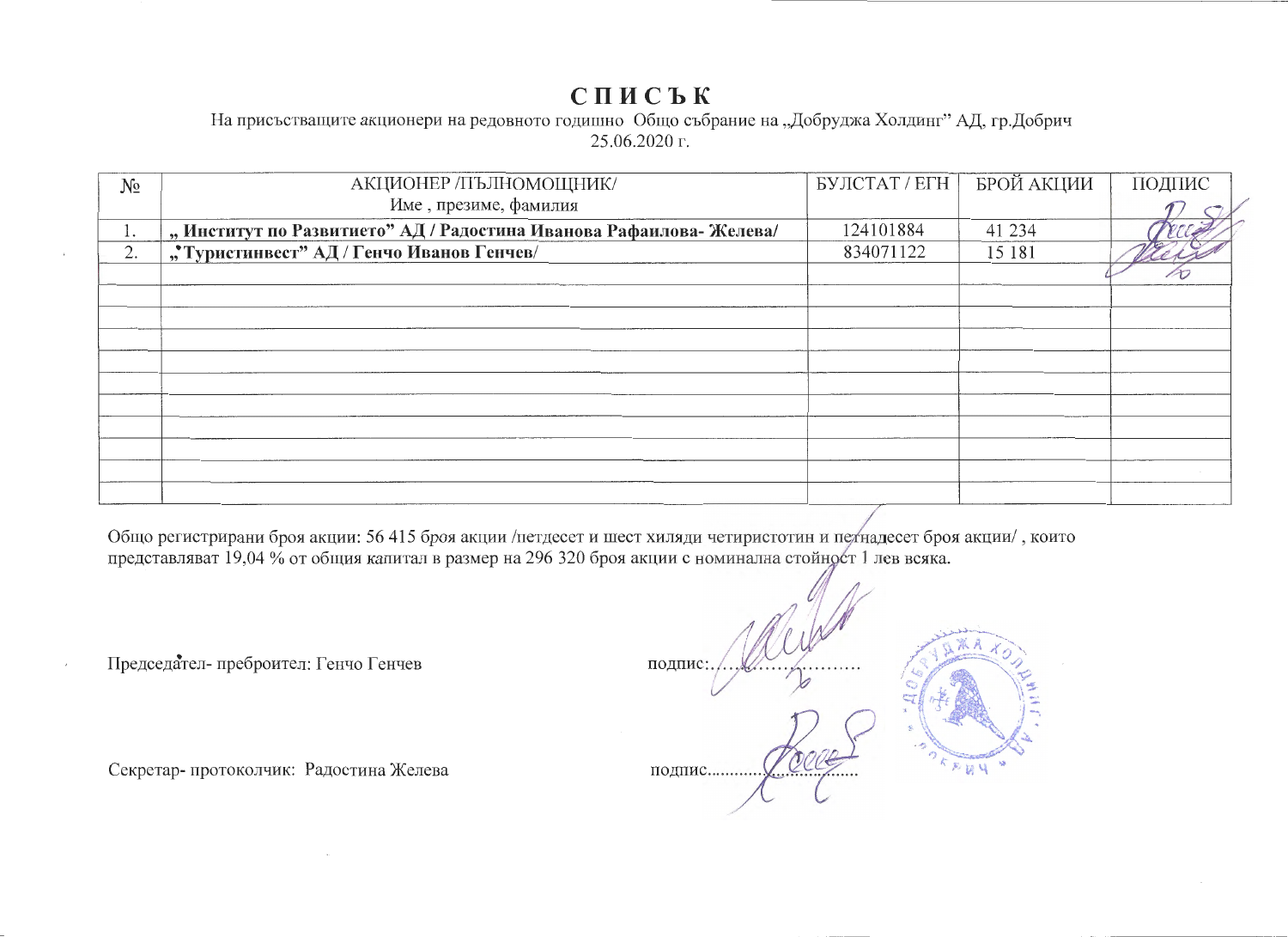# **CHPABKA**

## ЗА КВОРУМА НА РЕДОВНО ГОДИШНО ОБЩО СЪБРАНИЕ НА АКЦИОНЕРИТЕ НА "ДОБРУДЖА ХОЛДИНГ" АД, ГРАД ДОБРИЧ ПРОВЕДЕНО НА 25.06.2020 ГОДИНА, 10:00 ЧАСА

| Общо присъствали акционери   | $\mathfrak{D}$ |
|------------------------------|----------------|
| Юридически лица              | $\overline{2}$ |
| Физически лица               |                |
| Регистрирани акции           | 56 415 6p.     |
| Записан капитал              | $-2963206p.$   |
| Процент от записания капитал | $19.04\%$      |

Радостина Рафаилова-Желева ORDER